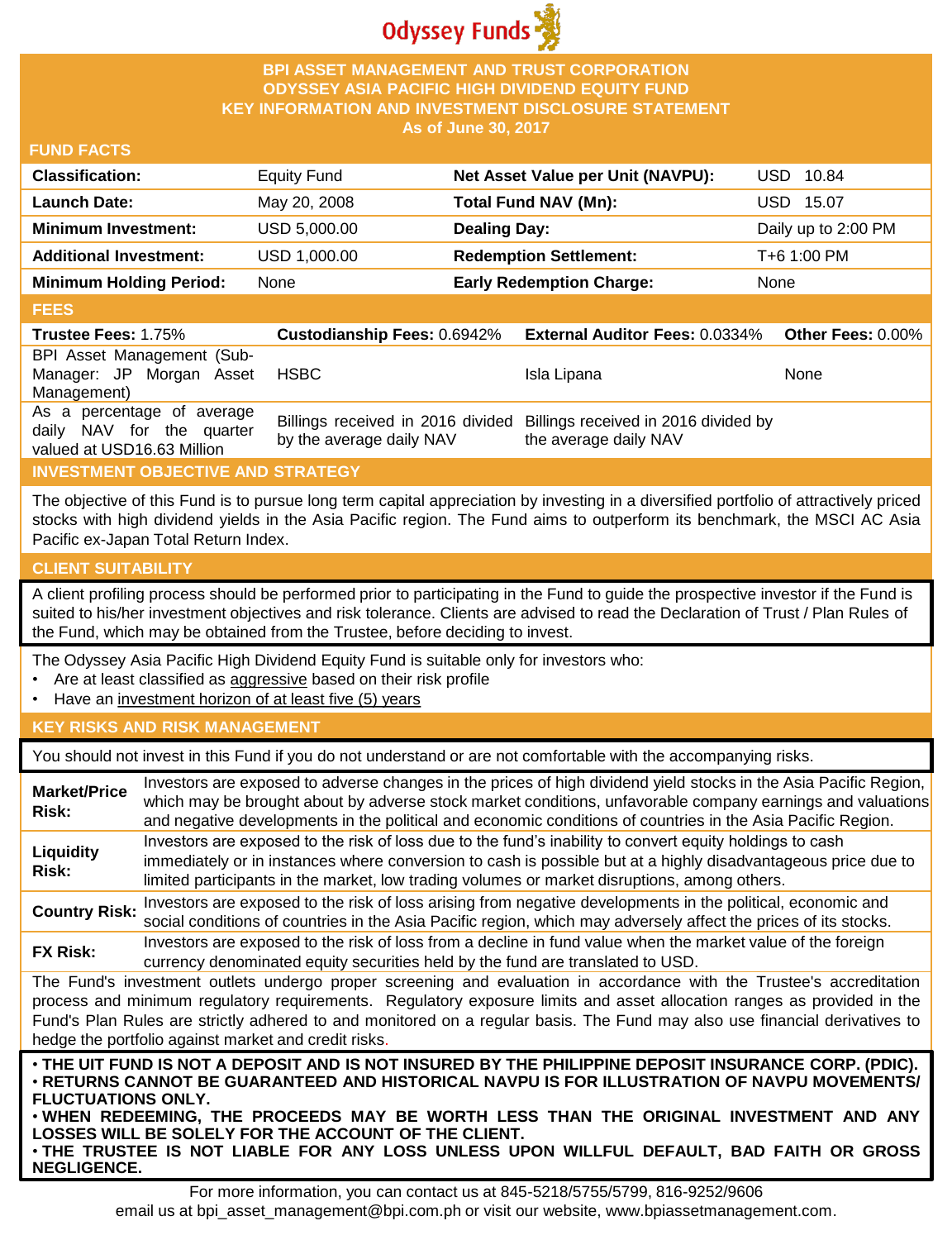## **FUND PERFORMANCE AND STATISTICS AS OF JUNE 30, 2017**

(Purely for reference purposes and is not a guarantee of future results)



Benchmark\* : MSCI AC Asia Pacific ex-Japan Total Return Index

| <b>CUMULATIVE PERFORMANCE (%) 1</b>    |            |       |         |             |         |                   |
|----------------------------------------|------------|-------|---------|-------------|---------|-------------------|
|                                        | 1 mo       | 3 mos | 6 mos   | <b>1 YR</b> | 3 YRS   | S.I. <sup>5</sup> |
| Fund                                   | 0.09       | 2.65  | 13.03   | 15.07       | 4.53    | 8.40              |
| <b>Benchmark</b>                       | 1.85       | 6.21  | 20.38   | 24.96       | 11.30   | 32.21             |
| <b>ANNUALIZED PERFORMANCE (%) 1</b>    |            |       |         |             |         |                   |
|                                        | 1 YR       | 2 YRS | 3 YRS   | 4 YRS       | 5 YRS   | S.I. <sup>5</sup> |
| Fund                                   | 15.07      | 2.09  | 1.49    | 3.46        | 4.33    | 0.89              |
| <b>Benchmark</b>                       | 24.96      | 5.89  | 3.63    | 6.95        | 7.44    | 3.11              |
| <b>CALENDAR YEAR PERFORMANCE (%) 1</b> |            |       |         |             |         |                   |
|                                        | <b>YTD</b> | 2015  | 2014    | 2013        | 2012    | 2011              |
| Fund                                   | 13.03      | 3.45  | $-9.91$ | 7.08        | $-5.41$ | 21.10             |
| <b>Benchmark</b>                       | 20.38      | 6.18  | $-9.47$ | 3.71        | 2.65    | 22.75             |

# **PORTFOLIO COMPOSITION**

| <b>Allocation</b>                      | % of Fund     |
|----------------------------------------|---------------|
| Equities                               | 99.41         |
| Cash                                   | 7.58          |
| Time deposits and money market         |               |
| Other receivables - net of liabilities | $-6.99$       |
| <b>Top Five Sector Holdings</b>        | % of Equities |
| <b>Financials</b>                      | 37.81         |
| Industrials                            | 11.57         |
| Utilities                              | 11.47         |
| Information Technology                 | 8.35          |
| Energy                                 | 6.72          |
| <b>Top Five Country Weightings</b>     | % of Equities |
| China                                  | 25.06         |
| Australia                              | 17.69         |
| Hong Kong                              | 15.53         |
| Korea                                  | 11.24         |
| Taiwan                                 | 10.66         |

| <b>NAVPU over the past 12 months</b>     |       |
|------------------------------------------|-------|
| Highest                                  | 10.91 |
| Lowest                                   | 9.39  |
| <b>STATISTICS</b>                        |       |
| Portfolio Beta                           | 0.91  |
| Volatility, Past 1 Year (%) <sup>2</sup> | 9.76  |
| Sharpe Ratio <sup>3</sup>                | 1.49  |
| Information Ratio <sup>4</sup>           | -1.95 |
| <b>Current Number of Holdings</b>        | 66    |

## <sup>1</sup>Returns are net of fees.

<sup>2</sup>Measures the degree to which the Fund fluctuates vis-à-vis its average return over a period of time.

<sup>3</sup>Used to characterize how well the return of a Fund compensates the investor for the level of risk taken. The higher the number, the better.

<sup>4</sup>Measures reward-to-risk efficiency of the portfolio relative to the benchmark. The higher the number, the higher the reward per unit of risk.

<sup>5</sup>Since inception.

6 Includes accrued income, investment securities purchased, accrued expenses, etc.

\*Declaration of Trust is available upon request through branch of account.

# **TOP TEN HOLDINGS**

| <b>Name</b>                                | % of Equities |
|--------------------------------------------|---------------|
| Korea Electric Power                       | 5.49          |
| Bangkok Bank                               | 5.41          |
| <b>HSBC Holdings</b>                       | 5.18          |
| CK Hutchison Holdings                      | 5.11          |
| China Mobile                               | 3.96          |
| Australia and New Zealand<br>Banking Group | 3.67          |
| <b>CNOOC</b>                               | 3.62          |
| DBS Group Holdings                         | 3.54          |
| Yuanta Financial Holdings                  | 3.05          |
| Huaneng Power International                | 2.88          |
|                                            |               |

# **RELATED PARTY TRANSACTIONS\***

The Fund has no transactions and outstanding investments with entities related to BPI Asset Management and Trust Corporation (BPI AMTC).

\* Related party in accordance with BPI AMTC's internal policy.